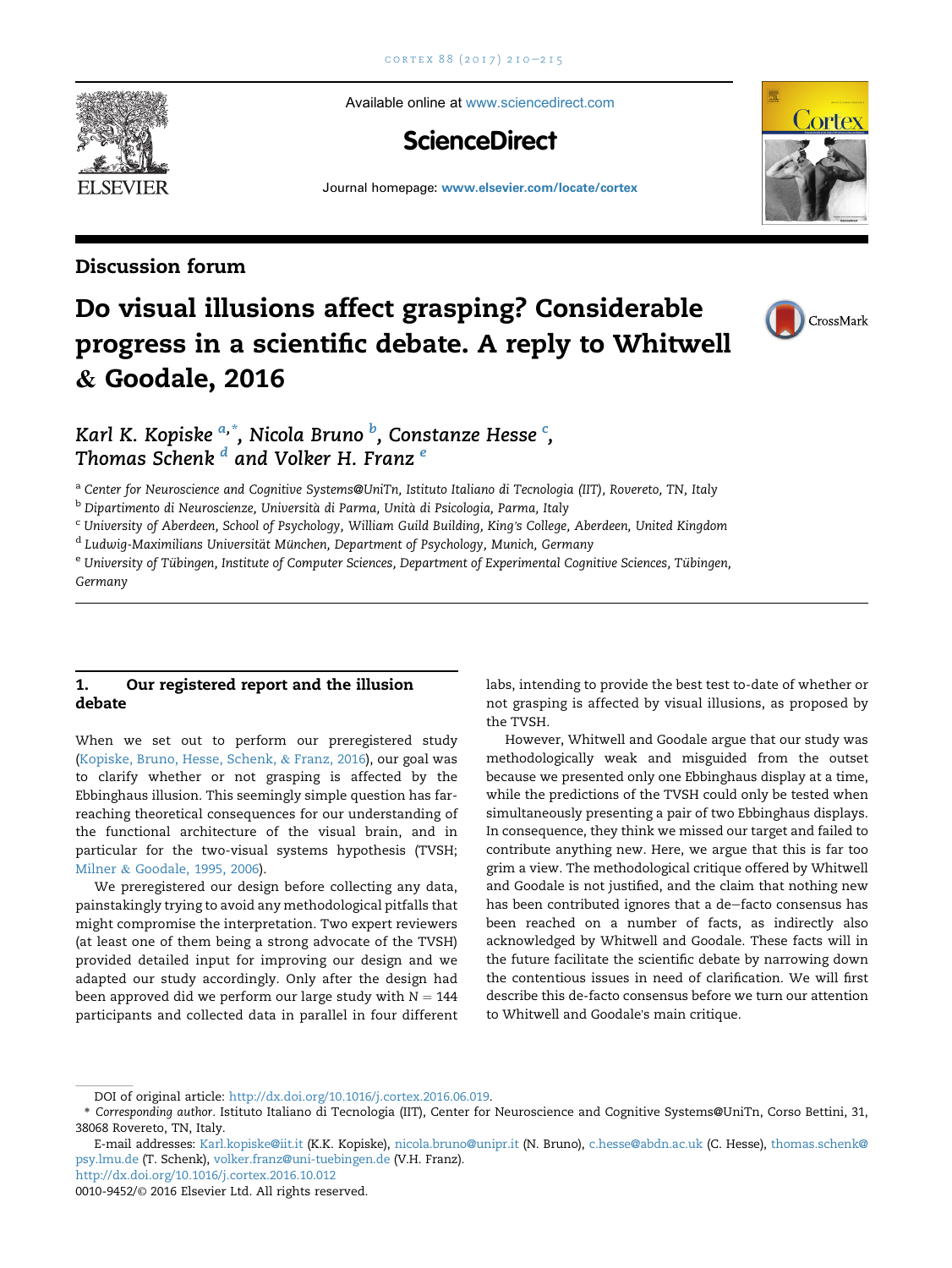#### 2. De-facto consensus: single Ebbinghaus displays affect grasping as well as perception

In contrast to previous papers (e.g., [Goodale, 2008, 2011](#page-4-0)), Whitwell and Goodale no longer question that there is a clear effect of a single Ebbinghaus display on grasping and that this effect is of the same size as the effect on perception. This is substantial progress, such that scientists should be able to close the files on this question.

Whitwell and Goodale also concede that our study rules out obstacle avoidance mechanisms as the reason for the effects of single Ebbinghaus displays on grasping ("We actueffects of single Ebbinghaus displays on grasping ("We actually have no issue with this aspect of their study"). This too is progress in the scientific debate, and notably so, given that obstacle avoidance has been the most frequent explanation of TVSH-advocates for why the effects of the Ebbinghaus illusion on grasping should not be attributed to the same processes as the effects of the illusion on perception [\(Goodale, 2008, 2011; Haffenden, Schiff,](#page-4-0) & [Goodale, 2001;](#page-4-0) [Milner](#page-4-0) & [Goodale, 2008](#page-4-0)). This also has consequences for the interpretation of studies on other illusions. For example, [Whitwell, Buckingham, Enns, Chouinard, and Goodale \(2016\)](#page-5-0) used this obstacle-avoidance hypothesis as an argument of why unwanted effects of the Ponzo illusion on grasping should be attributed to different processes than the illusion in perception.

#### 3. Theoretical consequences of this consensus

Despite this de-facto consensus, there is disagreement with respect to its theoretical implications. While we have argued that this finding is not consistent with key notions of the TVSH (see: [Aglioti, DeSouza,](#page-4-0) & [Goodale, 1995; Milner](#page-4-0) & [Goodale,](#page-4-0) [2006](#page-4-0), p. 242; [Goodale](#page-4-0) & [Ganel, 2016](#page-4-0)), Whitwell and Goodale argue that single Ebbinghaus displays cannot be used at all to test the validity of the TVSH, that therefore our findings are irrelevant for the TVSH, and that the TVSH can only be tested using dual Ebbinghaus displays.

Before discussing Whitwell and Goodale's dual-Ebbinghaus-only-conjecture, let us point out that their argument is inconsistent with earlier papers from the Goodalegroup such that it does not strike us as very convincing. TVSH-proponents have themselves used single Ebbinghaus displays ([Haffenden et al., 2001](#page-4-0)) and concluded that their single Ebbinghaus experiments provide "compelling evidence that the size-contrast illusion elicited by the Ebbinghaus display does not affect grasp scaling" (p. 180), a statement echoed by [Ganel, Tanzer, and Goodale \(2008\).](#page-4-0) Why, if it was apriori so clear that single Ebbinghaus displays are not appropriate to test the TVSH, were those displays used in those earlier studies with exactly that purpose? This concern has only now been raised by Whitwell and Goodale. That is, after our results have clearly shown that there is no dissociation between perception and action with single Ebbinghaus displays.

However, such post-hoc reasoning is scientifically problematic (see, e.g., [Kerr, 1998](#page-4-0)). In fact, precluding post-hoc reasoning was one of the main reasons to implement preregistration in Cortex and other journals [\(Chambers, Dienes,](#page-4-0) [McIntosh, Rotshtein,](#page-4-0) & [Willmes, 2015](#page-4-0)). Nevertheless, we will consider below the suggested possibility that the TVSH can be meaningfully tested only with dual Ebbinghaus displays, but not with single Ebbinghaus displays.

#### 4. Are dual-Ebbinghaus displays the only valid tests of the TVSH predictions?

Whitwell and Goodale argue that the illusion effects of single Ebbinghaus displays are too small to test the proposed dissociation. However, the size of the illusion effects cannot be the problem because many studies did find effects of single Ebbinghaus displays on grasping as well as on perception. Now, one could argue that the purported differences between illusion effects on grasping and on perception are too small in single Ebbinghaus displays and that those differences only show up reliably in dual Ebbinghaus displays. However, the large sample size and corresponding a-priori power analysis in our registered report (eight times as many participants as in the largest dual display study; [Haffenden](#page-4-0) & [Goodale, 1998\)](#page-4-0), as well as using Bayes factors, and a condition with perceptually matched discs designed specifically to be sensitive to small differences, all rule out the size of the effect or of the differences as potential problems.

In consequence, to make the case that our single-Ebbinghaus-display data should be dismissed, Whitwell and Goodale would have to assume that the dissociation between perception and grasping only exists if we use dual Ebbinghaus displays. By this they assume a qualitatively different, new illusion process, which is active only in dual Ebbinghaus displays, and only for this illusion process the purported dissociation between perception and grasping is existent.<sup>1</sup> This would be a completely new assumption, and we are unaware of any evidence that supports it. The assumption would also be inconsistent with the logic of the TVSH: The TVSH assumes that grasping is unaffected by the Ebbinghaus illusion because it is a contextual effect ([Milner](#page-5-0) & [Dyde, 2003](#page-5-0)). Why then should the single Ebbinghaus illusion (which also is a contextual effect) be allowed by the TVSH to affect grasping? Finally, we want to stress that single Ebbinghaus displays have been typically used in classic studies of the perceptual illusion (e.g., in [Coren](#page-4-0) & [Enns, 1993; Coren](#page-4-0) & [Girgus, 1972; Girgus, Coren,](#page-4-0) & [Agdern, 1972\)](#page-4-0), so why should they be inappropriate to test for a possible dissociation between perception and grasping?

However, again, it is a logical possibility that for some hitherto unknown reason the dissociation between perception and grasping can only be detected with dual Ebbinghaus displays but not with single Ebbinghaus displays. Therefore,

 $1$  Note that this process cannot be the superadditivity of the Ebbinghaus illusion (cf. [Foster](#page-4-0) & [Franz, 2014; Franz et al., 2000\)](#page-4-0), because superadditivity can be switched on and off in perceptual measures depending on the task demands (cf. Experiment 3 of [Franz et al. \(2000\).](#page-4-0) If task demands are matched for perceptual measures and grasping there is no difference between illusion effects on perception and grasping; see also our discussion of superadditivity in the next paragraphs.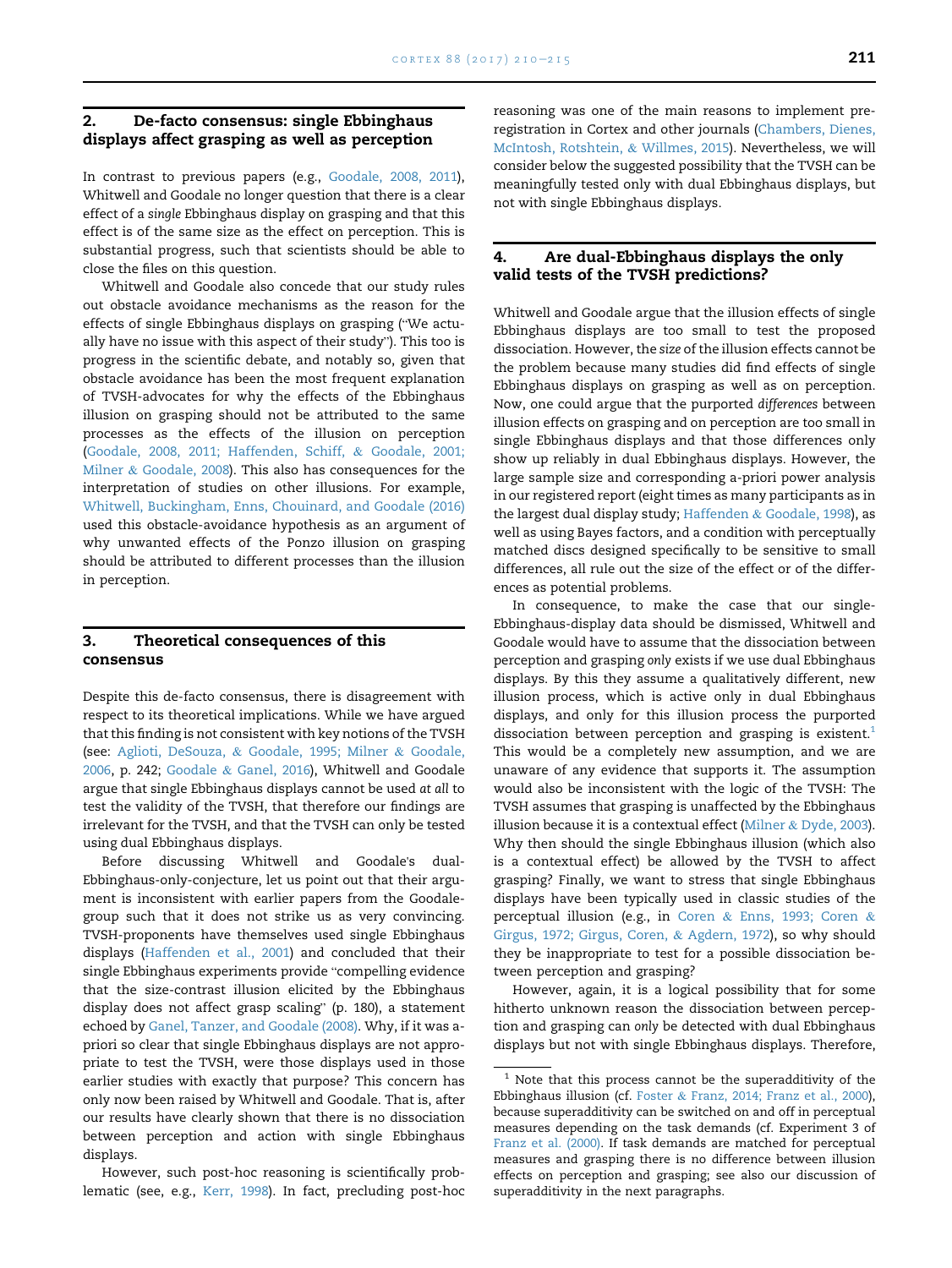<span id="page-2-0"></span>let us briefly review whether there is empirical evidence for this notion.

As Whitwell and Goodale point out, there are two prominent grasping studies that used dual Ebbinghaus displays: [Aglioti et al. \(1995\)](#page-4-0) and [Haffenden and Goodale \(1998\).](#page-4-0) Both have been taken as evidence for a dissociation between grasping and perception. However, in the first study ([Aglioti](#page-4-0) [et al., 1995](#page-4-0)), task demands were not well matched between grasping and perception (Franz, Gegenfurtner, Bülthoff,  $\&$ [Fahle, 2000; Pavani, Boscagli, Benvenuti, Rabuffetti,](#page-4-0) & [Farne,](#page-4-0) [1999\)](#page-4-0): In grasping, participants operated on only one Ebbinghaus display at a time, while in perception they performed a direct comparison between the target discs of the two Ebbinghaus displays, thereby simultaneously operating on both Ebbinghaus displays. This mismatch is known-as also acknowledged by Whitwell and Goodale  $-$ to create an increase of the illusion effect of about 50% ([Franz et al., 2000,](#page-4-0) see also [Foster](#page-4-0) & [Franz, 2014](#page-4-0)), which corresponds well to the difference [Aglioti et al. \(1995\)](#page-4-0) found between perception and grasping. Therefore, [Aglioti et al. \(1995\)](#page-4-0) cannot be considered strong evidence for the TVSH. This leaves the [Haffenden and](#page-4-0) [Goodale \(1998\)](#page-4-0) study, which will be discussed in the next section.

#### 5. Is [Haffenden and Goodale \(1998\)](#page-4-0) the most decisive study?

Whitwell and Goodale suggest that the study by [Haffenden](#page-4-0) [and Goodale \(1998\)](#page-4-0) is currently the best test of the TVSH. They argue that the problem of mismatched task demands was avoided in that study (despite using a dual illusion display) by using manual size estimation (ME), where participants indicate the size of an object with index finger and thumb. ME is interpreted as a perceptual measure in the framework of the TVSH.<sup>2</sup> Because participants estimated only one of the central discs of the dual Ebbinghaus display at a time (operating on only one disc, just as in grasping), Whitwell and Goodale argue that there was no mismatch of task demands. Furthermore, Whitwell and Goodale present a reanalysis of the data of [Haffenden and Goodale \(1998\)](#page-4-0), and calculated for the first time the slope-corrected illusion effects for grasping and ME. They demonstrate that even after slope correction, the illusion effects in ME are much bigger than in grasping.

It is commendable that the appropriate quantitative estimates for the illusion effects are now available for [Haffenden](#page-4-0) [and Goodale](#page-4-0)'s (1998) study. However, there are problems that make us reluctant to accept these recalculations as a strong argument for the proposed dissociation between perception and grasping in visual illusions:

Firstly, the study is only one of multiple studies that investigated the predictions of the TVSH for the Ebbinghaus illusion. If the other studies were now essentially to be ignored, this would constitute a strategy that vastly increases the chances of finding support for just about any given hypothesis (see e.g., [Wagenmakers, Wetzels, Borsboom, van der](#page-5-0) [Maas,](#page-5-0) & [Kievit, 2012\)](#page-5-0). If, therefore, [Haffenden and Goodale](#page-4-0)'s [\(1998\)](#page-4-0) study should from now on be the most central argument for the proposed dissociation between grasping and perception in the Ebbinghaus illusion, it would need to be replicated and tested. In [Kopiske et al. \(2016\)](#page-5-0) we did such a replication and test of [Haffenden et al. \(2001\)](#page-4-0), another study that was considered to be decisive evidence. [Haffenden et al.](#page-4-0)'s [\(2001\)](#page-4-0) conclusions did not stand the empirical test  $-$  as also acknowledged by Whitwell and Goodale (most notably the idea that the effects of a single Ebbinghaus display on grasping are caused by obstacle-avoidance mechanisms independent of perception).

Secondly, a serious problem of the [Haffenden and Goodale](#page-4-0) [\(1998\)](#page-4-0) study are the discrepant findings obtained for the two perceptual measures [Haffenden and Goodale \(1998\)](#page-4-0) measured not only ME, but also a standard perceptual size-matching task. In this task, participants directly compared and matched two central discs in the dual Ebbinghaus displays until they perceived these discs to be equal in size. This yielded a perceptual illusion effect of approximately 2.4 mm. In comparison the newly calculated illusion effect in ME is almost twice as big: About 4.7 mm (our [Fig. 1](#page-3-0) and Figure 2 of Whitwell  $\&$  Goodale).<sup>3</sup>

This strong inconsistency between the two perceptual measures is even more surprising if we take into account that in ME there is no superadditivity to be expected (as also argued by Whitwell & Goodale). This is so, because participants operated on only one of the two Ebbinghaus displays at a time (just as in grasping). In the standard perceptual sizematching task, on the other hand, the illusion effect should be increased by approximately 50% due to the superadditivity induced by the direct comparison of the two illusory displays (as also acknowledged by Whitwell  $&$  Goodale). If we take into account this mismatch in task demands, we obtain an illusion effect of approximately 1.6 mm for standard perception (2.4\*100/150 = 1.6) as the most appropriate value to be compared to the illusion effect in ME (cf. [Fig. 1](#page-3-0)). This demonstrates that the two measures of perception in [Haffenden and Goodale](#page-4-0)'s (1998) study are dramatically different. In contrast, studies that systematically compared ME to standard perceptual measures ([Franz, 2003; Kopiske](#page-4-0) [et al., 2016\)](#page-4-0) obtained similar illusion effects for both

 $2$  We will not discuss the question of what exactly ME measures in further detail here. It seems clear, however, that if ME is a perceptual measure, it should yield results consistent with traditional perceptual measures as, e.g., the methods of adjustment or constant stimuli. To our knowledge, the only systematic investigations into this question have been performed by [Franz](#page-4-0) [\(2003\)](#page-4-0) and [Kopiske et al. \(2016\)](#page-5-0), who show that ME can respond with quite a different gain (slope) to a variation of physical size than traditional perceptual measures. In these cases, we need to accurately measure and correct for the response-slope, as now seems to be acknowledged by Whitwell and Goodale (but was questioned in earlier publications of this group).

<sup>&</sup>lt;sup>3</sup> The slopes of standard perception were not measured in [Haffenden and Goodale \(1998\),](#page-4-0) therefore it is not possible to slope-correct those standard-perception illusion effects. However, we know that the slope of standard perception is typically close to 1; therefore we can use the uncorrected data as a fairly good approximation and can compare this approximation to the slope-corrected illusion effects of ME.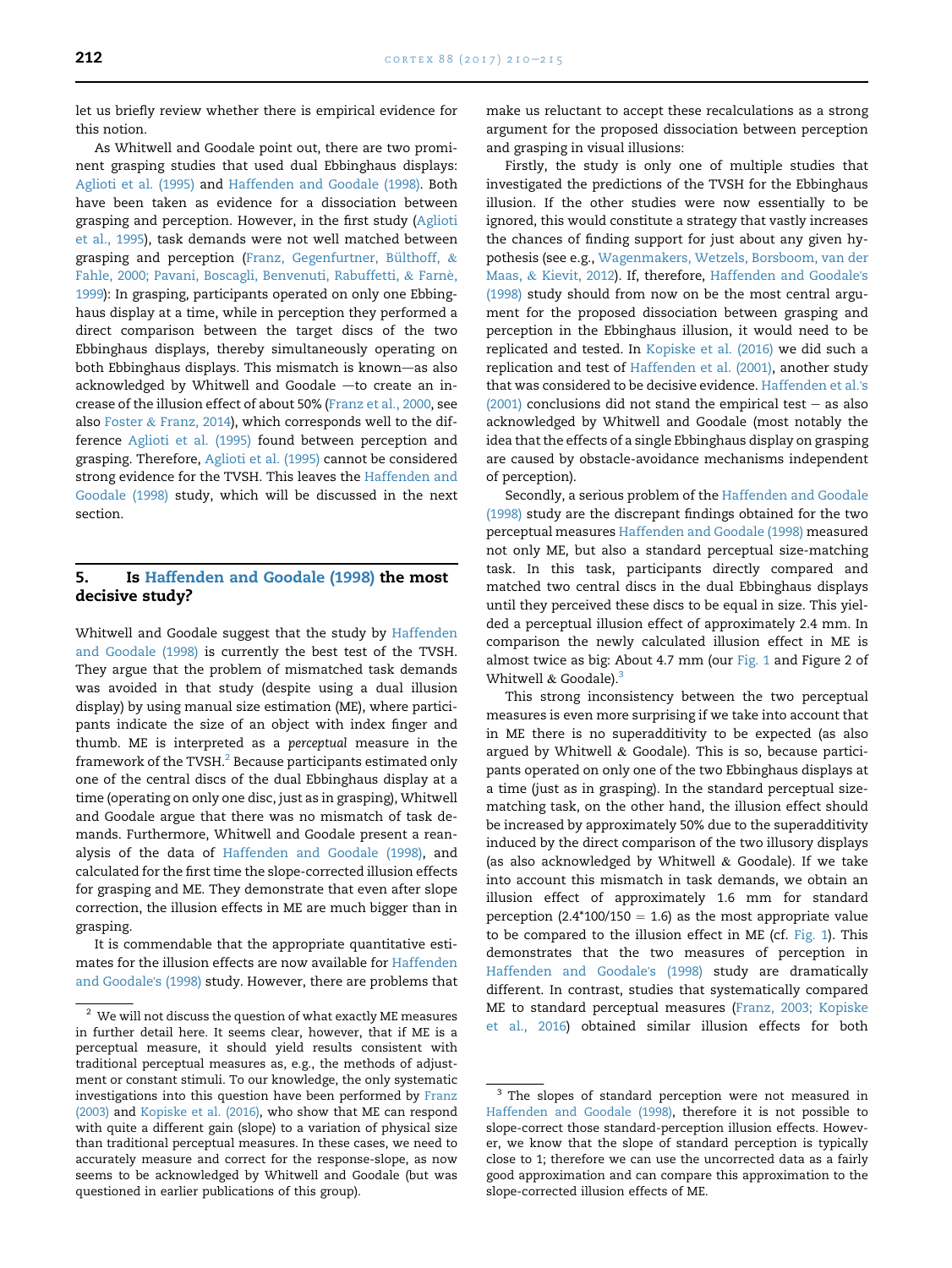<span id="page-3-0"></span>

Fig.  $1$  – Illusion effects in studies comparing grasping (MGA) to manual estimation (ME) as well as a standard perceptual measure. Illusion effects are in percent relative to the physical size of the stimuli; all illusion effects are slope-corrected [\(Bruno](#page-4-0) & [Franz, 2009; Franz, 2007; Franz,](#page-4-0) [Scharnowski,](#page-4-0) & [Gegenfurtner, 2005; Hesse, Franz,](#page-4-0) & [Schenk, 2016; Kopiske et al., 2016,](#page-4-0) p. 139); except for standard perception of HG98 (see footnote [3](#page-2-0)). All studies used roughly similar Ebbinghaus displays (HG98: SN/LF, F03: SN/LN, [Kopiske et al., 2016](#page-5-0): SN/LF, see [Kopiske et al.,](#page-5-0) [2016](#page-5-0) for nomenclature). Aggregated data for HG98 were kindly provided by M. Goodale and R. Whitwell (personal communication, July, 29th and Aug, 19th, 2016). Error bars indicate the SEM of the corrected illusion effect, estimated using a Taylor-approximation (cf. [Kopiske et al., 2016,](#page-5-0) p. 139 and [Hesse et al., 2016,](#page-4-0) p. 94 for an equivalent but simplified formula). Note, that Whitwell and Goodale used in their Figure 2 the problematic 'zero-variance method', that in general underestimates the size of the SEMs. Although for Whitwell and Goodale this effect is not dramatic, we show here the more appropriate Taylorapproximated SEMs (cf. [Franz, 2007; Franz et al., 2005](#page-4-0) for a discussion of the zero-variance method).

measures, as long as the slope correction was performed and task demands were matched (cf. Fig. 1).

are similar but different from ME. Thus, before drawing far-reaching conclusions from this data it will be necessary to clarify why the ME data of this study is so unusual and un $expected - even from the viewpoint of the TVSH.$ 

#### 6. Did we ignore the perceptually-matched condition?

Before closing, we want to discuss a more specific issue: Whitwell and Goodale argue that, historically, we simply ignored the perceptually-matched condition of [Aglioti et al.](#page-4-0) [\(1995\)](#page-4-0) and [Haffenden and Goodale \(1998\)](#page-4-0), thereby ignoring a substantial part of the data of those studies. In consequence, it would be no surprise if we came to wrong and biased conclusions. This argument has been brought up repeatedly before and has been responded to (e.g., [Franz](#page-4-0) & [Gegenfurtner,](#page-4-0) [2008](#page-4-0)). It also seems ironic that it is now raised against [Kopiske](#page-5-0) [et al. \(2016\)](#page-5-0), a study in which we took great care to laboriously implement such a perceptually-matched condition.

Before describing this condition in [Kopiske et al. \(2016\),](#page-5-0) let us first comment on the perceptually-matched condition in general: The perceptually-matched condition is a nullingprocedure: A pair of discs is selected that appears perceptually equal in size if one of the disc is surrounded by the enlarging context of the illusion and the other by the shrinking context. If the condition works as intended and perception is equalized, then we can attribute differences in grasping the discs to a different size of the illusion effect between grasping and perception.

However, the perceptually-matched condition has a big disadvantage: Because physical size and illusion are confounded, it is not easy to quantify the size of the illusion effect in grasping. This is a problem if we want to quantitatively compare illusion effects between perception and grasping. Such a quantitative comparison is necessary because studies typically did find at least some illusion effects on grasping (even [Aglioti et al., 1995](#page-4-0)), thereby ruling out 'strong' versions of the TVSH that would state complete immunity of grasping to those illusions (as opposed to just a smaller illusion effect in grasping than in perception, as 'weaker' versions of the TVSH would state). $4$  Thus, all studies (including [Aglioti et al., 1995](#page-4-0) and the recalculations in Whitwell & Goodale) used the physically-matched conditions to quantify the illusion effect, such that quantitative estimates of the illusion effect are only available for this condition. Note, however, that this is not very critical because there is no reason to assume the illusion effect to be drastically different between perceptuallymatched and physically-matched conditions. This is so

So what do [Haffenden and Goodale](#page-4-0)'s (1998) unusual perceptual illusion effects mean for the comparison to grasping? It is clear that no matter whether we take into account superadditivity or not, the difference between the illusion effects in grasping and standard perception is much smaller than that between standard perception and ME (Fig. 1). Therefore, even this data provides no evidence for a "perceptual cluster" (guided by the ventral stream) versus a "perceptual cluster" (guided by the ventral stream) versus a motoric cluster" (guided by the dorsal stream). If anything, [Haffenden and Goodale](#page-4-0)'s (1998) data (but not those of the other studies) suggests that grasping and standard perception

 $^{\rm 4}$  Another reason for a quantitative comparison is that the task demands in [Aglioti et al. \(1995\)](#page-4-0) were such that we expect a-priori a larger illusion effect in the perceptual measure than in grasping (because only the perceptual measure employed a direct comparison; due to the superadditivity of the Ebbinghaus illusion, this increases the illusion effect by approximately 50%, cf. Experiment 3 of [Franz et al., 2000](#page-4-0)). Therefore, only a quantitative comparison allows assessing whether the larger illusion effect in the perceptual measure can be explained by this mismatch in task demands (which would be no evidence for the TVSH), or whether it is truly larger (which would be evidence for the TVSH).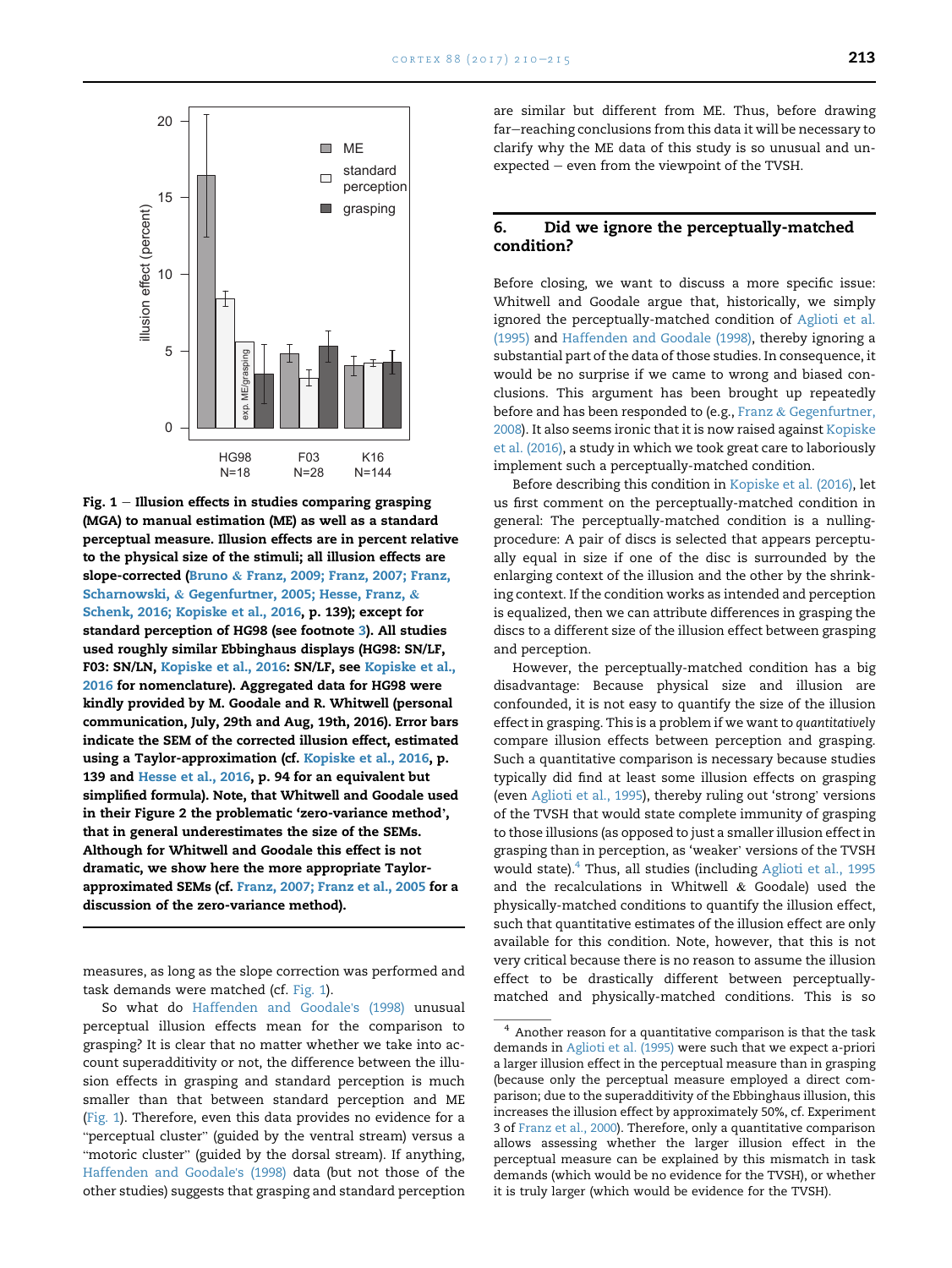<span id="page-4-0"></span>because (a) the conditions are very similar (the only difference is that one disc has a slightly different size in the perceptuallymatched condition to achieve perceptual equivalence), and (b) we explicitly tested for such a difference between perceptually-matched and physically-matched conditions in [Kopiske et al. \(2016\)](#page-5-0) and found no differences (Figure 8 of [Kopiske et al., 2016\)](#page-5-0).

Finally, let us comment on the perceptually-matched condition of our study: We included this condition for many methodological reasons (as detailed in [Kopiske et al., 2016\)](#page-5-0) and as suggested by one reviewer. This condition was performed in a much more controlled way than in Aglioti et al. (1995) and in Haffenden and Goodale (1998): (a) The earlier studies selected the pair of matched discs in a pilot phase by the experimenter using trial and error, while in [Kopiske et al.](#page-5-0) [\(2016\)](#page-5-0) we used a psychophysical constant stimuli method. (b) Previous studies did not quantitatively test whether the matching actually worked or whether there was a residual mismatch of the pair of discs. We tested this laboriously in a second condition. (c) In those earlier studies, participants could only choose between discs that varied in 1 mm steps. This is much too coarse for an illusion effect of, on average, only 2.4 mm (Haffenden & Goodale, 1998). We used step sizes of .25 mm (which is still not perfect, but much better). Given all these advantages, it is quite surprising that Whitwell and Goodale seem to dismiss the relevance of our perceptuallymatched condition.

#### 7. Summary and conclusions

Whitwell and Goodale concede that single Ebbinghaus displays seem to affect grasping to a similar degree as perception and that these effects cannot be attributed to nonperceptual, purely motor processes (obstacle avoidance, awkward grasping). However, they argue that a test of the TVSH can only and exclusively be performed using dual Ebbinghaus displays but not with single Ebbinghaus displays. They therefore suggest that Haffenden and Goodale (1998) is the decisive study to test for a dissociation between grasping and perception. However, as we discussed here, this study has serious problems, because the perceptual measures yielded highly inconsistent illusion effects. Future research should first focus on finding consistent perceptual illusion effects in the Haffenden and Goodale (1998) paradigm before these can be meaningfully compared to grasping data.

In contrast, the extensive tests in [Kopiske et al. \(2016\)](#page-5-0) have demonstrated consistent illusion effects across a wide variety of perceptual measures and also between perception and grasping. The design of [Kopiske et al. \(2016\)](#page-5-0) was the result of intensive efforts of four independent research groups and endetail critique by two anonymous expert reviewers. Here we have outlined why we think that Whitwell and Goodale's methodological critique is post-hoc and not convincing, and why we believe that [Kopiske et al. \(2016\)](#page-5-0) provides a strong and valid test of the claim that certain illusions affect perception more than grasping. The outcome of this test suggests that there is no difference in the effects of the Ebbinghaus illusion on grasping and perception.

#### references

- [Aglioti, S., DeSouza, J. F. X., & Goodale, M. A. \(1995\). Size-contrast](http://refhub.elsevier.com/S0010-9452(16)30303-3/sref1) [illusions deceive the eye but not the hand.](http://refhub.elsevier.com/S0010-9452(16)30303-3/sref1) Current Biology, 5(6), [679](http://refhub.elsevier.com/S0010-9452(16)30303-3/sref1)-[685.](http://refhub.elsevier.com/S0010-9452(16)30303-3/sref1)
- [Bruno, N., & Franz, V. H. \(2009\). When is grasping affected by the](http://refhub.elsevier.com/S0010-9452(16)30303-3/sref2) Mü[ller-Lyer illusion? A quantitative review.](http://refhub.elsevier.com/S0010-9452(16)30303-3/sref2) Neuropsychologia, 47[, 1421](http://refhub.elsevier.com/S0010-9452(16)30303-3/sref2)-[1433.](http://refhub.elsevier.com/S0010-9452(16)30303-3/sref2)
- [Chambers, C. D., Dienes, Z., McIntosh, R. D., Rotshtein, P., &](http://refhub.elsevier.com/S0010-9452(16)30303-3/sref3) [Willmes, K. \(2015\). Registered reports: Realigning incentives in](http://refhub.elsevier.com/S0010-9452(16)30303-3/sref3) [scientific publishing.](http://refhub.elsevier.com/S0010-9452(16)30303-3/sref3) Cortex, 66, A1-[A2](http://refhub.elsevier.com/S0010-9452(16)30303-3/sref3).
- [Coren, S., & Enns, J. T. \(1993\). Size contrast as a function of](http://refhub.elsevier.com/S0010-9452(16)30303-3/sref4) [conceptual similarity between test and inducers.](http://refhub.elsevier.com/S0010-9452(16)30303-3/sref4) Perception & [Psychophysics, 54](http://refhub.elsevier.com/S0010-9452(16)30303-3/sref4)(5), 579-[588](http://refhub.elsevier.com/S0010-9452(16)30303-3/sref4).
- Coren, S., & Girgus, J. S. (1972). A comparison of five methods of illusion measurement. Behavior Research Methods & Instrumentation, 4(5), 240-244. [http://dx.doi.org/10.3758/](http://dx.doi.org/10.3758/BF03210006) [BF03210006](http://dx.doi.org/10.3758/BF03210006).
- Foster, R. M., & Franz, V. H. (2014). Superadditivity of the Ebbinghaus and Müller-Lyer illusions depends on the method of comparison used. Perception, 43(8), 783-795. [http://](http://dx.doi.org/10.1068/p7802) [dx.doi.org/10.1068/p7802](http://dx.doi.org/10.1068/p7802).
- [Franz, V. H. \(2003\). Manual size estimation: A neuropsychological](http://refhub.elsevier.com/S0010-9452(16)30303-3/sref7) measure of perception? [Experimental Brain Research, 151](http://refhub.elsevier.com/S0010-9452(16)30303-3/sref7), [471](http://refhub.elsevier.com/S0010-9452(16)30303-3/sref7)-[477.](http://refhub.elsevier.com/S0010-9452(16)30303-3/sref7)
- Franz, V. H. (2007). Ratios: A short guide to confidence limits and proper use. Retrieved from [http://arxiv.org/pdf/0710.2024v1.](http://arxiv.org/pdf/0710.2024v1.pdf) [pdf](http://arxiv.org/pdf/0710.2024v1.pdf).
- [Franz, V. H., & Gegenfurtner, K. R. \(2008\). Grasping visual](http://refhub.elsevier.com/S0010-9452(16)30303-3/sref9) [illusions: Consistent data and no dissociation.](http://refhub.elsevier.com/S0010-9452(16)30303-3/sref9) Cognitive [Neuropsychology, 25](http://refhub.elsevier.com/S0010-9452(16)30303-3/sref9), 920-[950](http://refhub.elsevier.com/S0010-9452(16)30303-3/sref9).
- Franz, V. H., Gegenfurtner, K. R., Bülthoff, H. H., & Fahle, M. (2000). [Grasping visual illusions: No evidence for a dissociation](http://refhub.elsevier.com/S0010-9452(16)30303-3/sref10) [between perception and action.](http://refhub.elsevier.com/S0010-9452(16)30303-3/sref10) Psychological Science, 11(1),  $20 - 25$  $20 - 25$  $20 - 25$ .
- [Franz, V. H., Scharnowski, F., & Gegenfurtner, K. R. \(2005\). Illusion](http://refhub.elsevier.com/S0010-9452(16)30303-3/sref11) [effects on grasping are temporally constant not dynamic.](http://refhub.elsevier.com/S0010-9452(16)30303-3/sref11) [Journal of Experimental Psychology: Human Perception and](http://refhub.elsevier.com/S0010-9452(16)30303-3/sref11) [Performance, 31](http://refhub.elsevier.com/S0010-9452(16)30303-3/sref11)(6), 1359-[1378.](http://refhub.elsevier.com/S0010-9452(16)30303-3/sref11)
- [Ganel, T., Tanzer, M., & Goodale, M. A. \(2008\). A double](http://refhub.elsevier.com/S0010-9452(16)30303-3/sref12) [dissociation between action and perception in the context of](http://refhub.elsevier.com/S0010-9452(16)30303-3/sref12) [visual illusions: Opposite effects of real and illusory size.](http://refhub.elsevier.com/S0010-9452(16)30303-3/sref12) [Psychological Science, 19](http://refhub.elsevier.com/S0010-9452(16)30303-3/sref12)(3), 221-[225](http://refhub.elsevier.com/S0010-9452(16)30303-3/sref12).
- [Girgus, J. S., Coren, S., & Agdern, M. \(1972\). The interrelationship](http://refhub.elsevier.com/S0010-9452(16)30303-3/sref13) [between the Ebbinghaus and Delboeuf illusions.](http://refhub.elsevier.com/S0010-9452(16)30303-3/sref13) Journal of [Experimental Psychology, 95](http://refhub.elsevier.com/S0010-9452(16)30303-3/sref13)(2), 453-[455](http://refhub.elsevier.com/S0010-9452(16)30303-3/sref13).
- [Goodale, M. A. \(2008\). Action without perception in human vision.](http://refhub.elsevier.com/S0010-9452(16)30303-3/sref14) [Cognitive Neuropsychology, 25](http://refhub.elsevier.com/S0010-9452(16)30303-3/sref14)(7-[8\), 891](http://refhub.elsevier.com/S0010-9452(16)30303-3/sref14)-[919.](http://refhub.elsevier.com/S0010-9452(16)30303-3/sref14)
- [Goodale, M. A. \(2011\). Transforming vision into action.](http://refhub.elsevier.com/S0010-9452(16)30303-3/sref15) Vision [Research, 51](http://refhub.elsevier.com/S0010-9452(16)30303-3/sref15)(13), 1567-[1587.](http://refhub.elsevier.com/S0010-9452(16)30303-3/sref15)
- [Goodale, M. A., & Ganel, T. \(2016\). Different modes of visual](http://refhub.elsevier.com/S0010-9452(16)30303-3/sref16) [organization for perception and action. In J. Wagemans \(Ed.\),](http://refhub.elsevier.com/S0010-9452(16)30303-3/sref16) [Oxford handbook of perceptual organization](http://refhub.elsevier.com/S0010-9452(16)30303-3/sref16) (pp. 672-[690\). Oxford:](http://refhub.elsevier.com/S0010-9452(16)30303-3/sref16) [Oxford University Press](http://refhub.elsevier.com/S0010-9452(16)30303-3/sref16).
- [Haffenden, A. M., & Goodale, M. A. \(1998\). The effect of pictorial](http://refhub.elsevier.com/S0010-9452(16)30303-3/sref17) [illusion on prehension and perception.](http://refhub.elsevier.com/S0010-9452(16)30303-3/sref17) Journal of Cognitive [Neuroscience, 10](http://refhub.elsevier.com/S0010-9452(16)30303-3/sref17)(1), 122-[136](http://refhub.elsevier.com/S0010-9452(16)30303-3/sref17).
- [Haffenden, A. M., Schiff, K. C., & Goodale, M. A. \(2001\). The](http://refhub.elsevier.com/S0010-9452(16)30303-3/sref18) [dissociation between perception and action in the Ebbinghaus](http://refhub.elsevier.com/S0010-9452(16)30303-3/sref18) [illusion: Nonillusory effects of pictorial cues on grasp.](http://refhub.elsevier.com/S0010-9452(16)30303-3/sref18) Current [Biology, 11](http://refhub.elsevier.com/S0010-9452(16)30303-3/sref18), 177-[181](http://refhub.elsevier.com/S0010-9452(16)30303-3/sref18).
- [Hesse, C., Franz, V. H., & Schenk, T. \(2016\). Pointing and anti](http://refhub.elsevier.com/S0010-9452(16)30303-3/sref19)pointing in Mü[ller-Lyer figures: Why illusion effects need to be](http://refhub.elsevier.com/S0010-9452(16)30303-3/sref19) scaled. [Journal of Experimental Psychology: Human Perception and](http://refhub.elsevier.com/S0010-9452(16)30303-3/sref19) [Performance, 42](http://refhub.elsevier.com/S0010-9452(16)30303-3/sref19)(1), 90-[102](http://refhub.elsevier.com/S0010-9452(16)30303-3/sref19).
- [Kerr, N. L. \(1998\). HARKing: Hypothesizing after results are](http://refhub.elsevier.com/S0010-9452(16)30303-3/sref20) known. [Personality and Social Psychology Review, 2](http://refhub.elsevier.com/S0010-9452(16)30303-3/sref20)(3), 196-[217](http://refhub.elsevier.com/S0010-9452(16)30303-3/sref20).